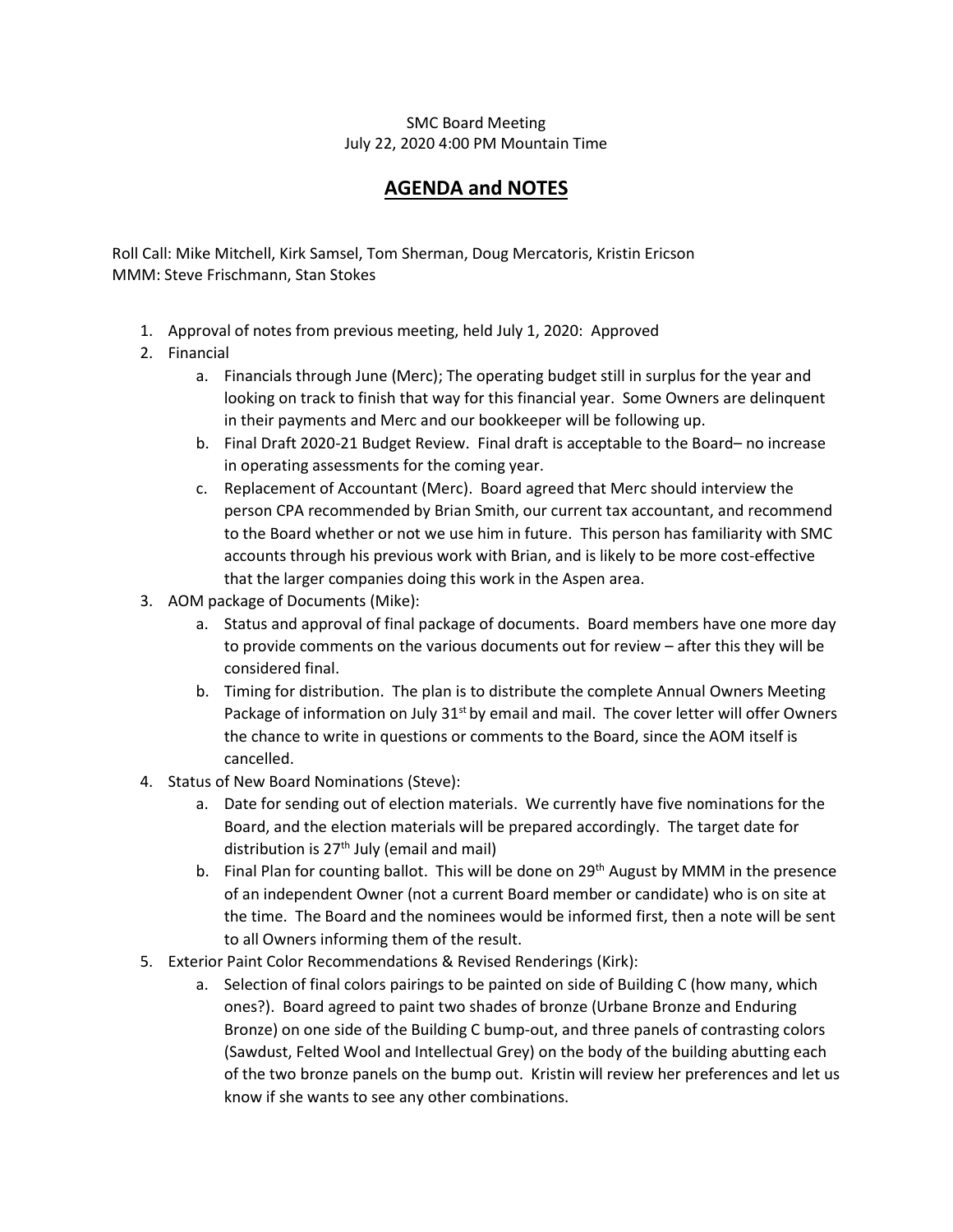- b. Estimates to keep stone vs. replace with Core 10 steel (Steve): Open
- 6. Building A Remodel:
	- a. Status of new estimates from contractors other than DZ (Steve/Stan): Another estimate is in preparation by an additional contractor
	- b. Review of costs and discussion of whether or not to proceed. Costs for the upper floor remodel are about \$34K without replacing the existing side doors and \$41K if we replace the doors. The Board was unanimous that "if we do it, we replace the doors", but there was concern over the current cost of \$40K, particularly in light of the decision earlier in the year to forego one quarter of major maintenance assessment, which meant a drop in income of about \$50K to the capital investment fund. The Board also agreed that repainting of the buildings and the roof replacement were the highest priority items. The Board decided to wait until we receive the additional bid for the work and make a final decision on whether to proceed at the August meeting.
	- c. Window glass to be tinted? With charcoal exterior cladding? Supplier? Discussion postponed
	- d. Front door review of metal options and final selection metal or wood? Discussion postponed
- 7. D4 request for power supply to storage unit final decision? Kirk suggested that the power be routed through the space above the car port rather than directly under the stairway treads, where it would be visible. The Board liked this idea and suggested that conduit be used to allow additional cables to be routed the same way in the future. Steve will inform the Owner that the request is approved (at the Owner's expense) with the stipulation about the power being routed as described above.
- 8. Discussion of proposal to request all short-term renters to sign disclaimer for COVID. There had been extensive email discussion on this within the Board prior to the meeting, including feedback from our insurers, the likelihood of anyone being able to prove exactly where they became infected, the practical challenges of gathering the disclaimers from all renters and the lack of recourse open to the HOA if anyone refused. Considering all factors, the Board agreed not to move forward with this suggestion.
- 9. Discussion of course of action for anyone on the property failing to follow county/state COVID guidance. Local police are apparently reluctant to commit to talking to individuals on this topic since this increases the risk of transmission. The Board agreed that we should post "please be considerate" notices on the stairwells asking people to wear masks while on the stairs. If people wish to complain about a renter's failure to follow this request, the Board concluded that the best recourse was most likely to contact the relevant rental agency acting for the Owner.
- 10. Discuss if Spa, Sauna, gym should be opened: Board agreed to keep these closed and review again at the August Board meeting
- 11. Status of Replacement of Electric Boxes (Steve): Twelve Owners have now requested replacements (including A7). MMM is working with the electrician (Two Peaks Electrical) to schedule the work, which will start sometime after Labor Day. Owners will be billed directly by the electrical company.
- 12. New web site is launched has the old contract been cancelled? Yes
- 13. Digital Door Locks: